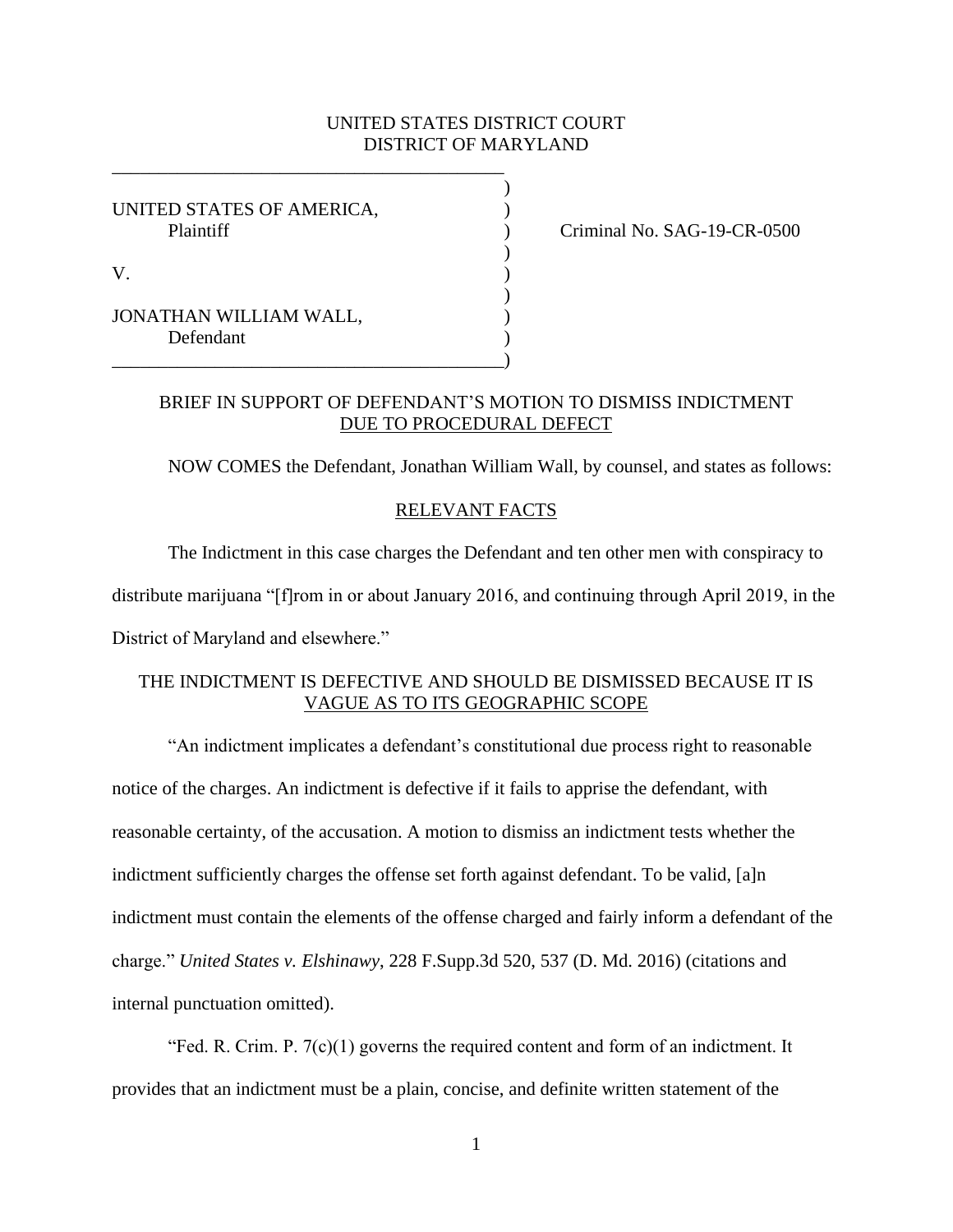essential facts constituting the offense charged . . . .Ordinarily, an indictment that tracks the statutory language is constitutionally sufficient if accompanied with such a statement of the facts and circumstances as will inform the accused of the specific offense . . . with which he is charged. More specifically, an indictment is legally sufficient (1) if it alleges the essential elements of the offense, that is, it fairly informs the accused of what he is to defend; and (2) if the allegations will enable the accused to plead an acquittal or conviction to bar a future prosecution for the same offense." *Id.* (citations and internal punctuation omitted).

#### THE PROBLEM WITH "ELSEWHERE" IN A MARIJUANA PROSECUTION

The indictment states that Mr. Wall's role in the conspiracy occurred "in the District of Maryland **and elsewhere.**" [ Ex. "A." Wall Indictment.] *Elsewhere* could be a state where marijuana is completely legal. *Assuming arguendo* that it is not "completely legal" in Maryland, whatever the *elsewhere* is still has a great deal of impact on Mr. Wall's right to be noticed of and prepare a defense to the charges. If the *elsewhere* is a state where cannabis is legal—in contrast to a state where it is not—then this changes the posture and trajectory of the defense.

For example, if the *elsewhere* is Colorado, then the defense to the conspiracy charge might be that his actions were legal pursuant to state law and federal directives regarding cannabis prosecution, which would bear upon issues of federalism, selective prosecution, and vagueness, not to mention the witnesses and evidence that he would present at trial.

The bottom line is that, due to the disparate and unequal ways in which cannabis laws are being enforced in this country right now, the *elsewhere* carries real legal and equitable significance.

Further, that Mr. Wall is charged solely with the inchoate crime of conspiracy posits another layer of confusion and vagueness that renders the Indictment fatally defective. *United* 

2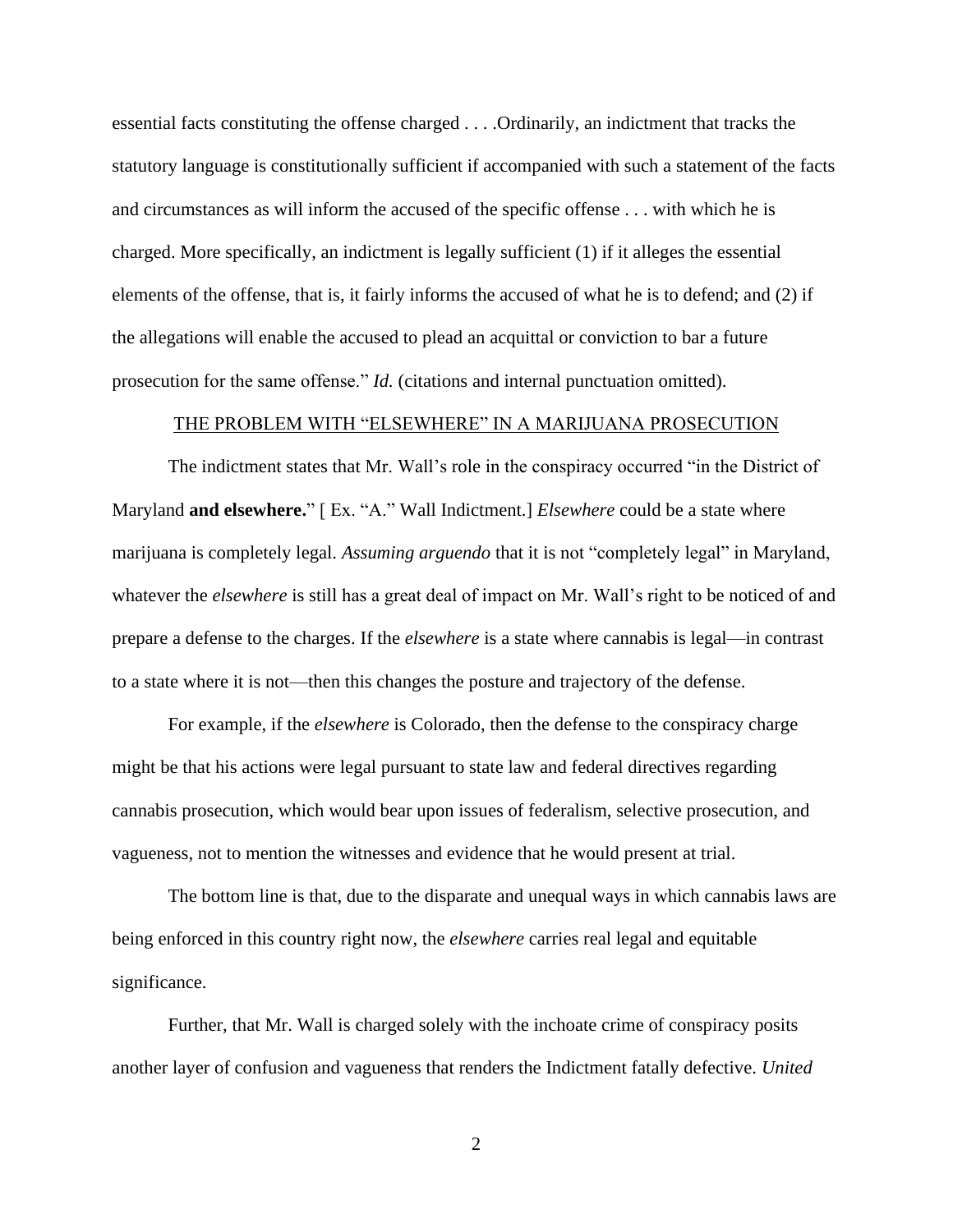*States v. Clarine*, 138 Fed.Appx. 940, 942 (9<sup>th</sup> Cir. 2005) (dismissing conspiracy charge because, *inter alia*, "the indictment alleging a conspiracy to have taken place 'within the District of Idaho and elsewhere' left an open geographical area"); *United States v. Cecil*, 608 F.2d 1294, 1297 (9<sup>th</sup> Cir. 1979) (indictment was defective because of, *inter alia*, geographic scope alleging that the "the conspiracies occurred in Arizona, Mexico, and elsewhere").

An indictment for a law that is being unequally applied around the country must provide more than simply inchoate claims and vague geographical references to satisfy due process. The crime with which Mr. Wall is charged, 21 U.S.C. § 846, states: "Any person who attempts or conspires to commit any offense defined in this subchapter shall be subject to the same penalties as those prescribed for the offense, the commission of which was the object of the attempt or conspiracy." If a defendant is *in situ* where the offense is ostensibly legal, then this would bear upon the elementary intent of "attempt or conspire" as enumerated in 21 U.S.C. § 846.

This can be seen by the widgets example discussed in the Brief in Support of Defendant's contemporaneously filed Motion To Dismiss Indictment On Equal Protection Grounds. If, hypothetically, widgets are treated as illegal in one state, but treated as perfectly legal in another, and a defendant is charged with conspiracy to manufacture and distribute widgets, the question(s) of where he: (1) allegedly (i) formed the intent as to the (ii) agreement to distribute widgets; (2) where he was when took the step in furtherance of it is critical. This is because, with conspiracy charges, we reverse engineer the requisite *mens rea* from the object of the intent, which is the commission of a prohibited act, so that if the act is not prohibited *in situ*, then the requisite *mens rea* for culpability is absent.

"The existence of a *mens rea* [i.e., mental state or state of mind] is the rule of, rather than the exception to, Anglo-American jurisprudence." *United States v. United States Gypsum Co.*,

3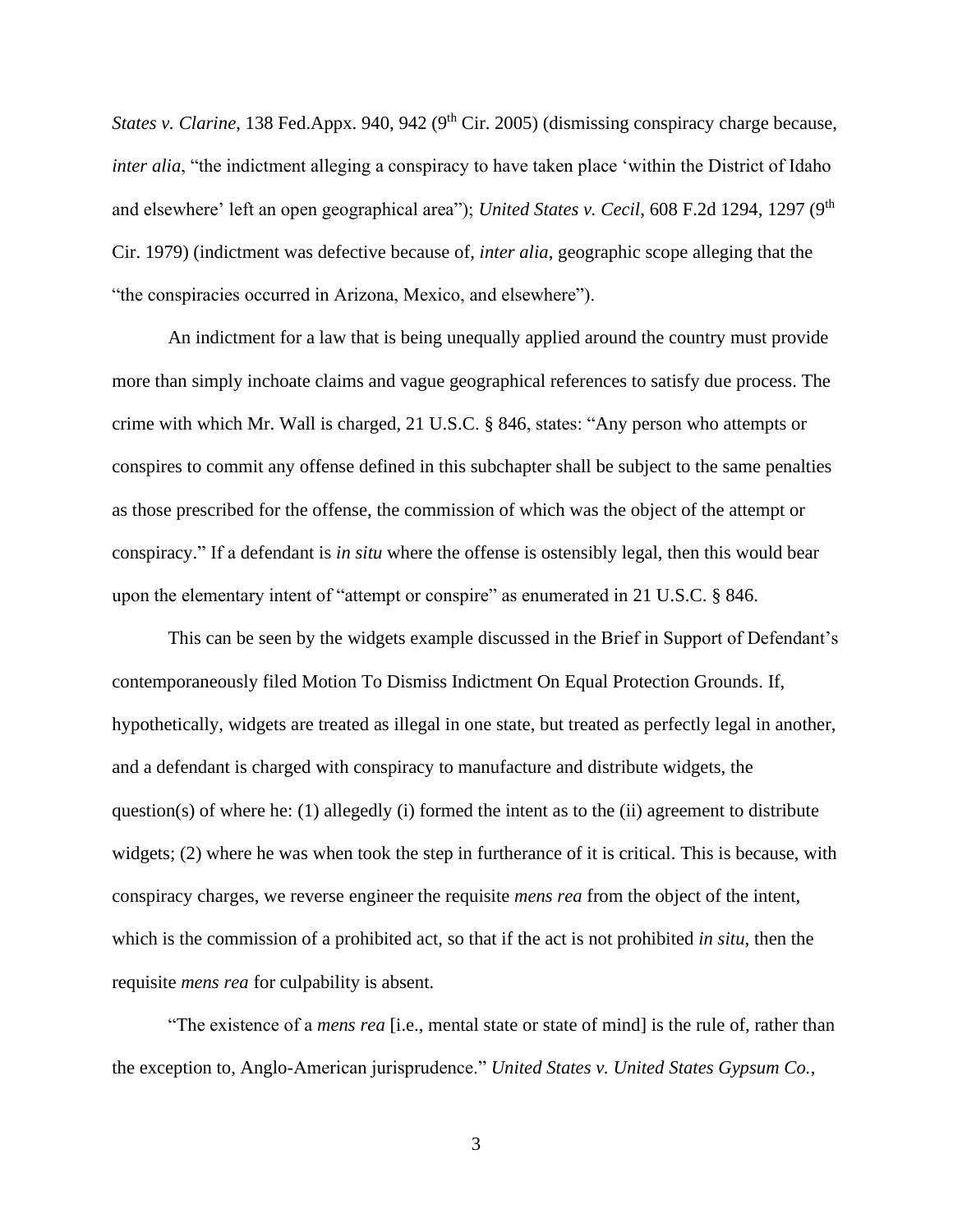438 U.S. 422, 436, 98 S.Ct. 2864 (1978) (citation omitted); *Ruiz v. United States*, 146 F.Supp.3d 726, 731 n. 7 (D. Md. 2015). *Mens rea* can include, among other mental states, "specific intent, general intent, presumed intent, willfulness, and malice." *Voisine v. United States*, 136 S. Ct. 2272, 2281 (2016). "A conspiracy charge under 21 U.S.C. § 846 [such as in this case] takes the mens rea requirement of the underlying offense." *Bruff v. United States*, 2015 U.S. Dist. LEXIS 116728, at 9 (D. Md. Sep. 1, 2015) (citation omitted). "And … that section requires only the 'specific intent to distribute a controlled substance.'" *United States v. Ali*, 735 F.3d 176, 186 (4<sup>th</sup>) Cir. 2013).

Thus, if *mens rea* is absent because, for example, the Defendant had no intent to distribute a controlled substance because it was not a controlled substance in the state where the Defendant was present, then there is no conspiracy.

In sum, the usage of *elsewhere* in the context of an indictment for cannabis in 2020, ought be sufficient to dismiss the Indictment for being overly vague and not noticing the Defendant of the charges against him in a manner that comports with due process. Coupled with the fact, however, that he is the only Defendant charged with the inchoate crime of conspiracy in this Indictment and the charging instrument is fatally defective.

WHEREFORE, the Defendant respectfully requests that the Indictment be dismissed.

Respectfully submitted this 1st day of November, 2020

*s/Jason Flores-Williams, Esq.*  1851 Bassett St., #509 Denver, CO 80202 3035144524 Email: Jfw@jfwlaw.net *Counsel for Defendant Wall PRO HAC VICE*

4